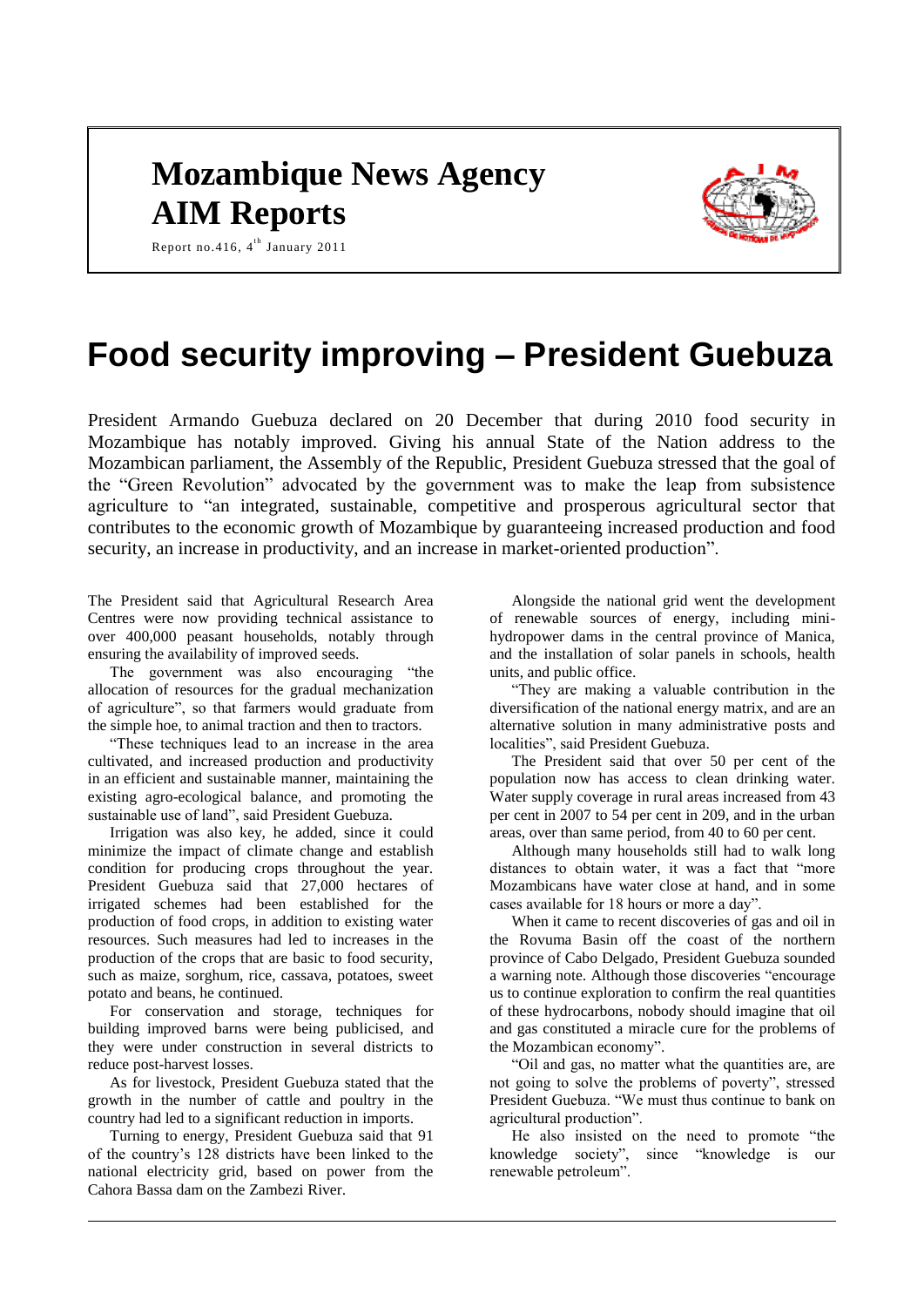#### **Rail and port company announce growth**

Mozambique's publicly owned rail and port company, CFM, registered growth in 2010 in both the amount of freight and number of passengers carried, according to the company's chairperson, Rosario Mualeia.

Speaking to reporters on 28 December, Mualeia said that from January to November, the country's ports handled 12.7 million tonnes of cargo, a 12.4 per cent increase on the 22.3 million tonnes handled in the same period of 2009. For cargo moved by rail, the increase was from 4.2 to 4.8 million tonnes, a rise of 14.4 per cent.

The number of passengers transported by rail rose from 2.3 to 3.2 million, an increase of 36.6 per cent.

Some of the problems which CFM had faced in leasing out its rail lines and port terminals to private operators appear to have been solved. In June, the government authorised an extension in the lease of Maputo port for a further 15 years. This, according to Mualeia, "will allow the concessionary company to make the investments envisaged in the Port Development Plan".

The lease is held by the Maputo Port Development Company (MPDC). Originally the main shareholder in MPDC was the British Mersey Docks and Harbour Company, but CFM complained bitterly that it was not abiding by the terms of the lease – in particular, it was failing to pay the agreed rent on the port.

But as from early 2008, Dubai Port World and the South African freight company Grindrod became the majority shareholders in MPDC. They paid off the MPDC debts to CFM, and also embarked on major investment in port infrastructure.

In order to enable larger vessels to use the port, DP World, Grindrod and CFM set up the Maputo Port Dredging Company (EDPM) in August. A large dredging vessel, the "TSHD Pelletier" arrived in September to start dredging the access channels, basins and berths of the port. The dredging, which will take up to six months, will deepen the access channel from 9.4 to 11 metres.

Large vessels will not have to wait for favourable tides to enter the port. When the dredging is complete, Maputo Port will be able to handle full laden Panamax vessels with a gross tonnage of up to 70,000 tonnes.

A further major project in Maputo Port is the rehabilitation of the fuel terminal, in order to expand its capacity to eight million tonnes a year.

As for the Beira port and rail system, in the centre of the country, Mualeia said that CFM is rehabilitating a quay in Beira port, so that it can handle five million tonnes of coal a year. In a later phase, a new and modern coal terminal will be built at Beira that can handle more than 10 million tonnes a year.

This, however, depends on moving the coal from the Moatize coal basin in Tete province to the port – and the reconstruction of the Sena line from Moatize to Beira is still not complete.

The tracks themselves have been laid all the way, and there is now a regular train service between Beira and Mutarara (on the north bank of the Zambezi). But a great deal of work still has to be done to consolidate the line so that it is a condition to carry millions of tonnes of coal, not to mention rehabilitating all the stations.

The company with the lease on the Beira rail system is the Beira Railroad Company (CCFB), in which the major

shareholder is the Indian company Rites and Ircon. CCFB has repeatedly failed to meet deadlines for the Sena line, leading to a possibility that the lease will be cancelled.

Mualeia also stressed that an old CFM dream of building a new deep water mineral port in the far south of the country seems likely to come true following the signing of a memorandum of understanding between the governments of Mozambique and Botswana, under which Botswana would send its coal exports through the port.

The port will be built at Ponta Techobanine, in Matutuine district, and Mualeia said it could be used to house "a strategic fuel reserve for the region", as well as handling minerals and containerized cargo from the landlocked countries of the interior.

#### **Prime Minister insists housing is a priority**

Prime Minister Aires Ali on 23 December insisted that housing is a priority for the government, and during its five year term of office (2010-2014), measures will be taken to provide housing for the population.

Speaking live on a programme jointly organised by Radio Mozambique and Mozambique Television (TVM), Ali said the government is drawing up the necessary legal instruments for housing projects, while the Housing Promotion Fund (FFH) is being reorganised to improve its response to housing needs.

There is a critical shortage of housing, particularly for young people, in Mozambican cities. Building of homes has not kept pace with population growth, and the stock of publicly owned houses has dwindled to negligible proportions following the sale, as from 1995, of state owned properties to their tenants.

Aires Ali, however, promised that housing "will have due priority" during this government's term. Its five year programme envisages the construction of 100,000 houses across the country to reduce the deficit.

Tourism Minister Fernando Sumbana told the same TV and radio programme that during 2010 tourist investments of \$653 million were approved, and of this sum, \$409 million is already being invested.

He stated that Mozambican tourism is recovering from the effects of the international financial crisis. "Revenue continues to show improvements", he said. In 2009, the volume of tourism revenue registered was \$195 million.

Fernando believed this was a serious under-estimate, since much of the money spent by tourists (such as in shops or restaurants) is not registered as tourist revenue.

Tourism investment was having a significant impact on job creation, Sumbana added. He said the number of jobs in tourism grew by 18 per cent over the past year, to reach 3,643.

The Minister of Mineral Resources, Esperanca Bias, said the country is already benefiting from the large scale coal projects in the western province of Tete. Taxes on coal mining activities in 2010 amounted to 65 million meticais  $(\$1.9$  million) – and that is before the start of exports from the main investors so far, Vale of Brazil and Riversdale Mining of Australia.

She said that the Irish company Kenmare Resources, which exploits the titanium bearing heavy sands in the northern coastal district of Moma, paid two million meticais in taxes in 2007, its first year of operation, rising to 14 million meticais in 2008 and 500 million in 2009.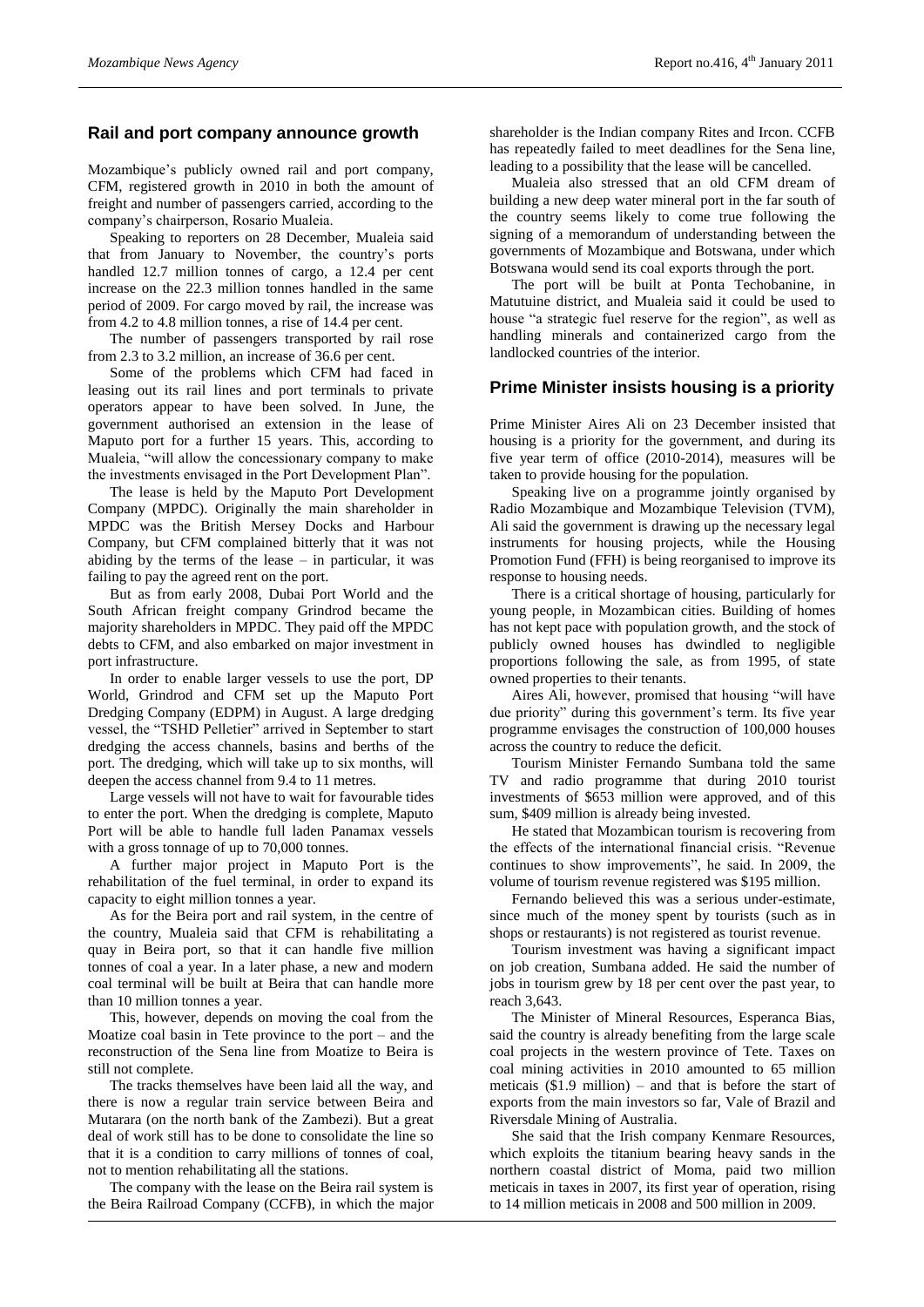## **Concession contract for new Zambezi dam signed**

The Mozambican government on 23 December signed a concession contract with the Mphanda Nkuwa Hydroelectric Company (HMNK) granting the company rights to build and operate a hydro-electric dam on the Zambezi River, 61 kilometres downstream from the existing dam at Cahora Bassa.

The previous agreements over Mphanda Nkuwa have been provisional, but the concession contract gives the company and the government definite rights and obligations, and on the basis of this contract HMNK can now negotiate contracts to sell the power that will eventually be produced.

HMNK is a consortium consisting of three partners – the Brazilian company Camargo Correia, with 40 per cent of the shares, the Mozambican group Insitec (40 per cent), and the publicly-owned Mozambican electricity company, EDM (20 per cent).

The project is to build a run-of-the-river dam with an installed capacity of 1,500 megawatts in the first phase (four turbines of 375 megawatts each). The dam will be 700 metres long and 86 metres high, with 13 flood gates.

Mphanda Nkuwa is a narrow ravine, and the geological conditions are such that the lake formed behind the dam will be relatively small. The lake will cover 97 square kilometres – which compares with 2,700 square kilometres covered by the Cahora Bassa lake.

According to Egidio Leite, chairperson of the HMNK Board of Directors, the total cost of the dam will be \$2.9 billion. Assuming that the financial engineering meets no major snags, he believed that construction of the dam could begin in late 2011 or early 2012, and would take four and a half or five years to complete.

In the construction phase, the dam will provide about 3,500 jobs, although only around 100 people will be employed permanently once the dam starts operating.

## **Gas fired power station for Ressano Garcia**

Energy Minister Salvador Namburete on 23 December signed a concession contract with the company Gigawatt-Mozambique, granting it the right to build a gas-fired 100 megawatt power station at Ressano Garcia on the border with South Africa.

The natural gas is a Mozambican resource – but currently 97 per cent of the gas extracted from the Pande and Temane fields in Inhambane province is exported to South Africa. Under the agreement between the Mozambican government and the South African petrochemical giant Sasol, part of the gas is paid to Mozambique as a royalty – but so far Mozambique has only been able to use 40 per cent of the royalty gas.

Gigawatt-Mozambique is 40 per cent owned by the South African company Gigajoule, which is also the foreign investor in the Matola Gas Company (MGC), which distributes natural gas to companies in the Matola and Boane region, including to Mozambique's largest factory, the Mozal aluminium smelter.

Mozambican private investors in MGC hold the other 60 per cent of Gigawatt. The largest of these is the company Intelec, with 26 per cent.

Total investment in the gas fired power station will be around \$150 million, and it should be complete by early 2012.

#### **Chinese gift to Mozambique armed forces**

The Mozambican and Chinese authorities signed on 28 December in Beijing a protocol of military assistance for the Mozambique Armed Forces (FADM) worth 20 million Chinese yuan (about \$3 million) for the year 2011. This assistance is part of the annual donations that China offers to the Mozambique Defence sector.

However, this time all the equipment will be purchased in China, and will equip the operating theatre of the Maputo military hospital and the FADM barracks.

In April the Mozambique National Defence Ministry received a variety of Chinese agricultural equipment to strengthen the FADM production logistics programme with the purpose of training soldiers in agricultural and livestock skills, and in improving the diet of the troops.

## **China to fund vehicle assembly plant**

The Mozambican government and the Chinese company Tong Jian Investment Ltd signed an agreement in Maputo on 17 December to set up a vehicle assembly plant in Maputo province. The factory will cost \$200 million, and is expected to begin production by July 2011.

Initially the assembly plant will be set up in Machava, in the industrial city of Matola. But this is a provisional site, and it will eventually move to Maluana, 76 kilometres north of Maputo city, where a science and technology park is being erected. While vehicles are being assembled at the provisional site, the new factory will be under construction in Maluana.

The agreement was signed by the Director-General of the Mozambican government's Office for Special Economic Zones (GAZEDA), Danilo Nada, and by the Executive Director of Tong Jian, Hong Cao.

According to Nala, the project will create 3,000 jobs. Initially the plant will produce 10,000 vehicles a year, but the figure will later rise to between 30,000 and 50,000. Thirty per cent of the vehicles produced will be sold on the Mozambican market, and the rest will be exported.

## **FIPAG takes control of Maputo water**

The Mozambican government's Water Supply Investment and Assets Fund (FIPAG) on 28 December signed an agreement to acquire a majority stake in the company Aguas de Mocambique (AdM – Waters of Mozambique), which manages water supply in the Maputo metropolitan area (Maputo and Matola cities, and Boane district).

Previously the majority shareholder had been the Portuguese company, Aguas de Portugal (AdP). Under the deal, FIPAG acquires AdP's 73 per cent share in AdM. The other 27 per cent is held by Mazi Mocambique, a grouping of five Mozambican private investors.